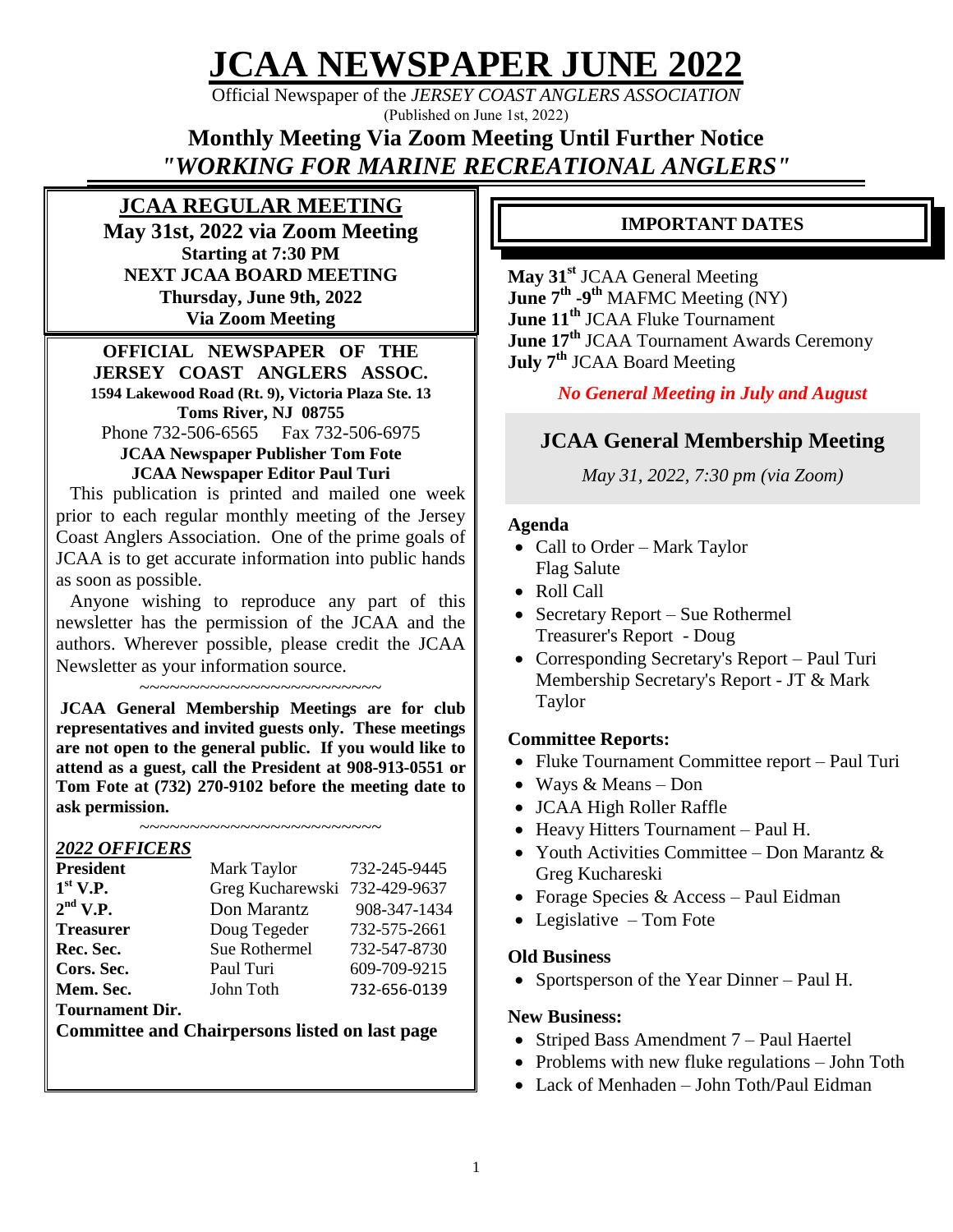# **JCAA 26th Annual Fluke Tournament**

*By Paul Turi*

This year the JCAA  $26<sup>th</sup>$  Annual Fluke Tournament will be held on Saturday, June  $11<sup>th</sup>$ . The Awards Presentations will be held on Friday night, June 17<sup>th</sup> at the Resorts Casino/Hotel.

The tournament will follow the same format as in previous years, with 7 regions and 7 prizes for each region. In addition to fluke calcuttas we will also be having two seabass calcuttas. We will also be offering a \$50,000 cash prize for the largest fish over 12lbs.

Resorts Casino/Hotel will be hosting our Awards Presentations on Friday night, June  $17<sup>th</sup>$ . Resorts will also be offering as a region prize a onenight stay in their hotel along with \$40 in food. Also upon registering each registrant will receive either \$25 match play or \$10 slot play and one free drink at the bar.

Time is running out to register. The best and easiest way to register is by registering through Eventbrite. Go to our website jcaa.org and on the blue banner at the top of the page click on where it says ["Click here for secure on-line Entry Form"](https://jcaa2022.eventbrite.com/). That will bring you to our Eventbrite site where you can enter. After entering you will receive an email with a link to request your affidavit/weigh-in slip.

## **President's Report**

*By Mark Taylor*

It seems that the New Jersey Recreational Community is having a good Spring Striped Bass season from reports I received and social media posts. Black Sea Bass has just started and looks to be having a good start. I hope everyone is getting a chance to enjoy our fisheries.

Jersey Coast Anglers has one of its big fundraisers upon us on June  $11<sup>th</sup>$ . It is the JCAA Annual Fluke Tournament. If you have not entered it's not too late. Go to the JCAA website and at the top of the page is the link. This tournament is a unique format for those that do not know. When you enter you select a weigh-in location and those are the only

anglers you are competing against for prizes at that location. With additional fees you can also region and overall Calcuttas and a \$50,000 Doormat Fluke Prize which is the tournament's largest fluke over twelve pounds. Make sure you doublecheck all the areas that need to be filled out are correct. Any questions please call the JCAA office at 732-506-6565. The weather is getting better every day. Do not wait and get your entry in.

Membership Chairman John Toth has sent out emails to clubs. He is working hard to contact them. If you are a recreational fishing club and have not heard from John, please reach out to him at 732-656-0139 or [tothjohn@verizon.net.](mailto:tothjohn@verizon.net) If you belong to a club that does not belong to JCAA and wants to learn more about us, reach out to John also. Read John's article in this newsletter for more information.

JCAA High Roller Raffle has been underway and that drawing will be on August  $12<sup>th</sup>$ . Paul Haertel did an outstanding job putting the great prize list together. If you have not or want more raffle tickets to purchase, contact Paul at the JCAA Office 732-506- 6565 and leave a message clearly with a number to call back. You can also contact me at 732-245-9445 or [mtsport64@aol.com.](mailto:mtsport64@aol.com)

There are a few JCAA individuals that attend a lot of meetings dealing with all levels of recreational fishing issues. They can use help from you by participating in diverse ways. Depending on what you are interested in doing depends on how. Few of those ways are being at meetings or being on one of the advisory committees, councils, etc. If you want to learn more about this, reach out to Tom Fote or myself and we are more than willing to help you.

I will be working to get all the recreational community motivated. So, if you do not belong to a club for whatever the reason and want to get involved, reach out to me at mtsport $64$  ( $\alpha$ ) aol.com or 732-245-9445. I will collaborate with you to see how you can get more involved for the future of our sport.

Have a safe and enjoyable fishing season.

#### **JCAA Comments on the Harvest Control Rule**

#### ASMFC/MAFMC

The Jersey Coast Anglers Association represents approximately 75 fishing clubs throughout our state. We strongly support making a change in the way our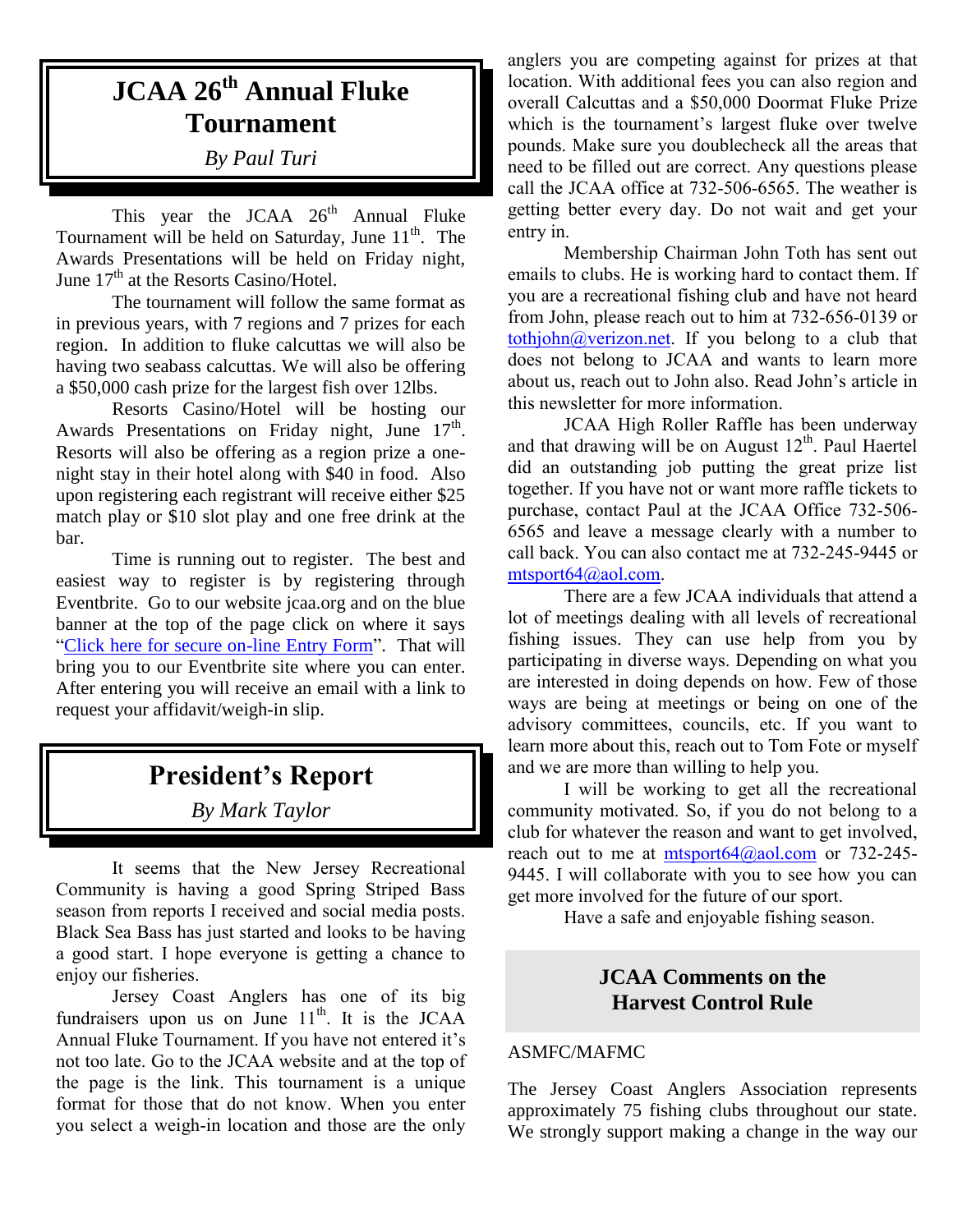summer flounder, scup, black sea bass and bluefish are managed. We believe that very few, if any, of our fisheries managers believe that the MRIP numbers are accurate and should be the only data used in determining quotas, seasons, bag limits and size limits. Until this point, their hands have been tied but now there is an opportunity for change that we hope will result in better fisheries management and fairer regulations for our recreational fishermen

Of the options available to consider, we strongly oppose option A which is status quo. We believe any of the other options would be better than that. Options C, D, and E are not fully developed so we cannot support them at this time. Therefore, we urge you to implement Option B at this time and consider the other options once they are fully developed.

Respectfully submitted,

Mark Taylor, JCAA President

# **Fisheries Management & Legislative Report**

*By Tom Fote* 

There has been a lot going on and I don't have enough space to cover everything. I heard a lot of complaints about what the Mid-Atlantic fisheries Management Council and the ASMFC have been doing with regulations. There was also a lot of complaining about the fluke regulations that New Jersey put in place. When you complain to me the first question I will ask is, "Did you attend the hearings and meetings and write letters supporting your views?" If you say no to all three, then it is your fault. You need to get involved and you need to make your voice heard about what you want to happen with fisheries management. New Jersey's delegation fights hard but the other states are not hearing from their recreational sectors and we cannot do this by ourselves. Stop complaining and get involved. It is the only way we can change what is happening. The MAFMC will be holding a meeting and the agenda is below. Summer Flounder and the Recreational Reform are both on the agenda for a joint meeting with ASMFC. Below is information ASMFC put together for state directors as talking points on the

Recovering America's Wildlife Act. This is a good primer about the Act. We need to get involved in supporting this Act because of the money it supplies to the state to manage fish and wildlife and their conservation needs. We will be discussing this at the general meeting. We need to get our Congressional delegation involved.

#### **Ensuring Marine Resource Conservation Needs are Represented in State Wildlife Action Plans for H.R. 2773 & S. 2372, the Recovering America's Wildlife Act**

The Recovering America's Wildlife Act (RAWA) would provide \$1.3 billion annually for states to implement State Wildlife Action Plans (SWAPs). In some instances, SWAPs underrepresent marine resources, potentially missing an opportunity to conserve these important animals and habitats.

The basic tenant of RAWA is to provide sufficient resources for states to *proactively* conserve fish and wildlife within their jurisdictions. The premise is that state fish and wildlife agencies know their needs best. RAWA will enable states to address species and habitat issues *before* they reach the point where drastic protection measures are needed.

Congress required each state to create a SWAP in 2005 and to update them in 2015. SWAPs must identify Species of Greatest Conservation Need (SGCNs), and any species so listed is eligible for funding under RAWA. SCGNs "may be fauna or flora, and may include terrestrial, aquatic, marine**,** and invertebrate species that are of low population, declining, rare, or facing threats and in need of conservation attention, as determined by each state fish and wildlife department."

SWAPs and the listed SCGNs can be modified at any time by a state. Changes need to be approved by the USFWS. A complete list of SWAPs can be found [here.](https://www.fishwildlife.org/afwa-informs/state-wildlife-action-plans)

#### **Marine resource conservation is eligible and deserving to share in RAWA funding**

- The purpose of RAWA is to "make funds" available for management of fish and wildlife species of greatest conservation need as determined by state fish and wildlife agencies."
- RAWA defines 'wildlife' as "any species of wild, free ranging fauna, **including fish**…"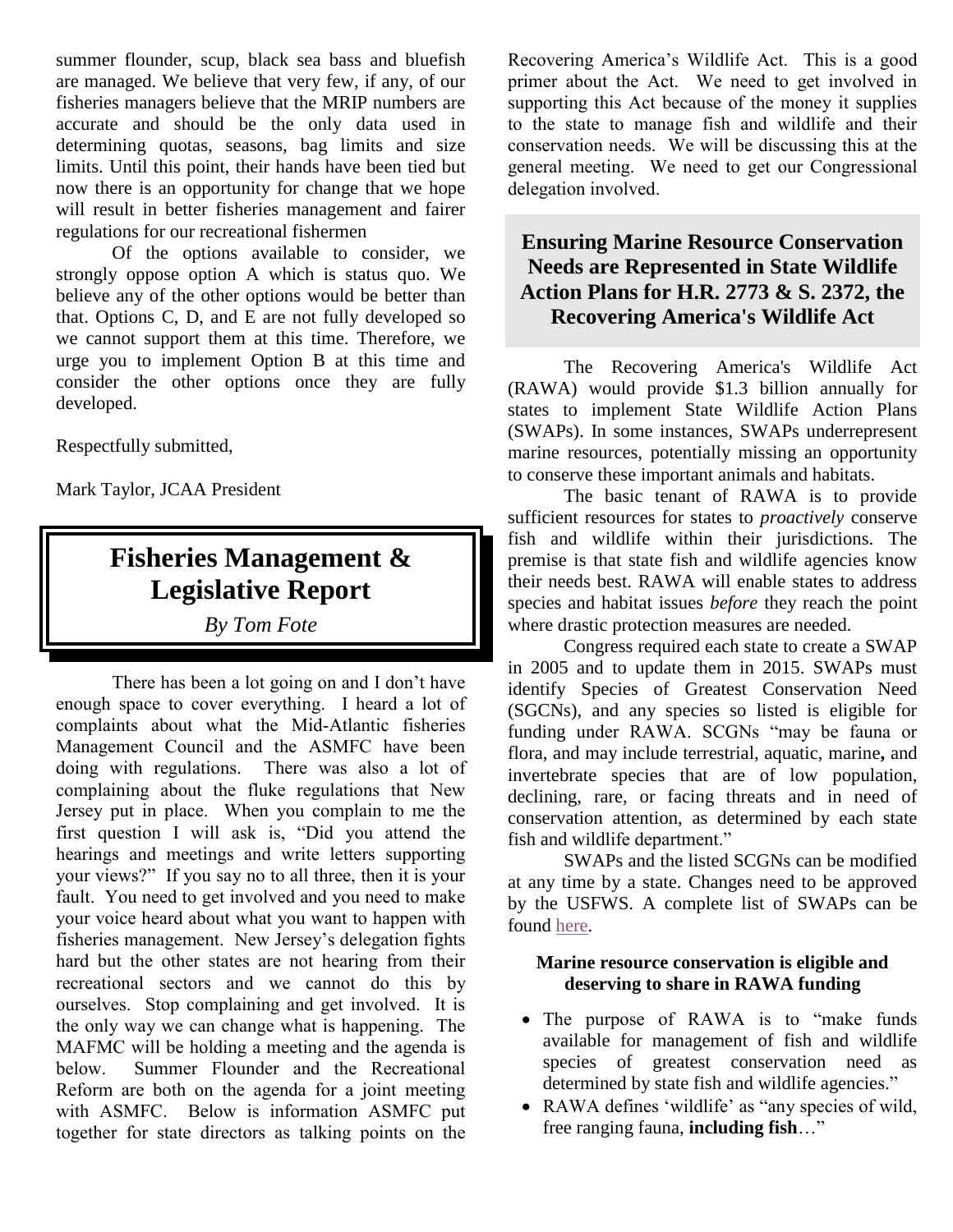RAWA provides that funds shall be used "to recover and manage SCGNs and **the key habitats**… essential to the conservation of those species as determined by the appropriate state fish and wildlife department."

#### **RAWA is important to marine resources and the interests of coastal communities**

- Use state specific numbers to demonstrate economic contributions of marine commercial and recreational fisheries.
	- Note, if your state/agency doesn't have these figures, you can use [Fisheries Economics of](https://www.fisheries.noaa.gov/resource/document/fisheries-economics-united-states-report-2019#:~:text=For%202019%2C%20U.S.%20commercial%20and,and%20across%20the%20broader%20economy.)  [the U.S. 2019](https://www.fisheries.noaa.gov/resource/document/fisheries-economics-united-states-report-2019#:~:text=For%202019%2C%20U.S.%20commercial%20and,and%20across%20the%20broader%20economy.)
- Restrictive commercial and recreational management measures can be avoided by increasing the conservation and management of marine SCGNs. *Many* marine resources are directly impacted by the Endangered Species Act (ESA), such as **American lobster** and **Jonah crab** (via entanglement effects that fishing gear for these species have on right whales), **American eel**, **horseshoe crab** (via shorebirds like red knots that feed on horseshoe crab eggs), and **Atlantic sturgeon**. In addition, there are other marine resources in need of proactive conservation. For example, improving fish passage can provide enhanced spawning opportunities for **American shad and river herring**, and coastal marshes and living reef systems conservation can provide flood protection, nursery habitat for fish, and improve water quality.

#### **RAWA provides many opportunities for conservation of marine SGCNs identified in SWAPs**

- Fisheries independent surveys
- Fisheries dependent surveys
- Recreational catch and effort surveys
- Research, monitoring, or conservation programs
- Fish passage
- Marine habitat restoration (ex. living reefs and shorelines, eel grass restoration)
- Conservation Education including R3 (angler recruitment, retention, reactivation) efforts
- Conservation law enforcement
- Public access initiatives (up to  $10\%$  of funds)
- Assess and minimize/mitigate impacts of climate change and energy projects (ex. offshore wind)
- Conservation of coastal habitats
- Any projects or programs that can be performed using existing monies that might be freed up by the use of RAWA funds

#### **State Marine Fisheries agencies have been an active and effective partner in the AFWA led effort to secure passage of RAWA**

- ASMFC is representing state marine fisheries agencies as an active member of the Alliance for America's Fish & Wildlife.
- ASMFC endorsed H.R. 2773 on June 14 and S. 2372 August 2, 2021, and sent endorsement letters to House and Senate Leadership, Members of the Senate Environment and Public Works (EPW) Committee, the House Natural Resources Committee, and dozens of other Atlantic state members.
- Working through ASMFC, state marine fisheries agencies and ASMFC Commissioners have:
	- Conducted outreach to members of Congress representing Atlantic coast states.
	- **Engaged in regular strategic planning with** Association of Fish & Wildlife Agencies staff who were leading the RAWA effort.
	- **Engaged** in discussions with the staff of potential Senate bill sponsors.
	- Recruited co-sponsors to the legislation in both the House and the Senate.
	- Met multiple times with the Senate EPW staff regarding concerns with the legislation.
	- Helped secure passage of RAWA by the House Natural Resources Committee and by the Senate EPW Committee.

The expectation that RAWA will benefit marine resources in addition to terrestrial and freshwater resources, is reflected in on- and off-the-record comments by several Members of Congress, including at the House Natural Resources' Water Oceans and Wildlife Subcommittee Hearing on July 29, 2021, the House Natural Resources Committee Markup on January 19, 2022, and the Senate EPW Hearing on December 8, 2021 and Markup on April 7, 2022.

*Upon request, ASMFC is available to send letters to state natural resource management agencies encouraging the inclusion of marine species and habitats in their SWAPs.*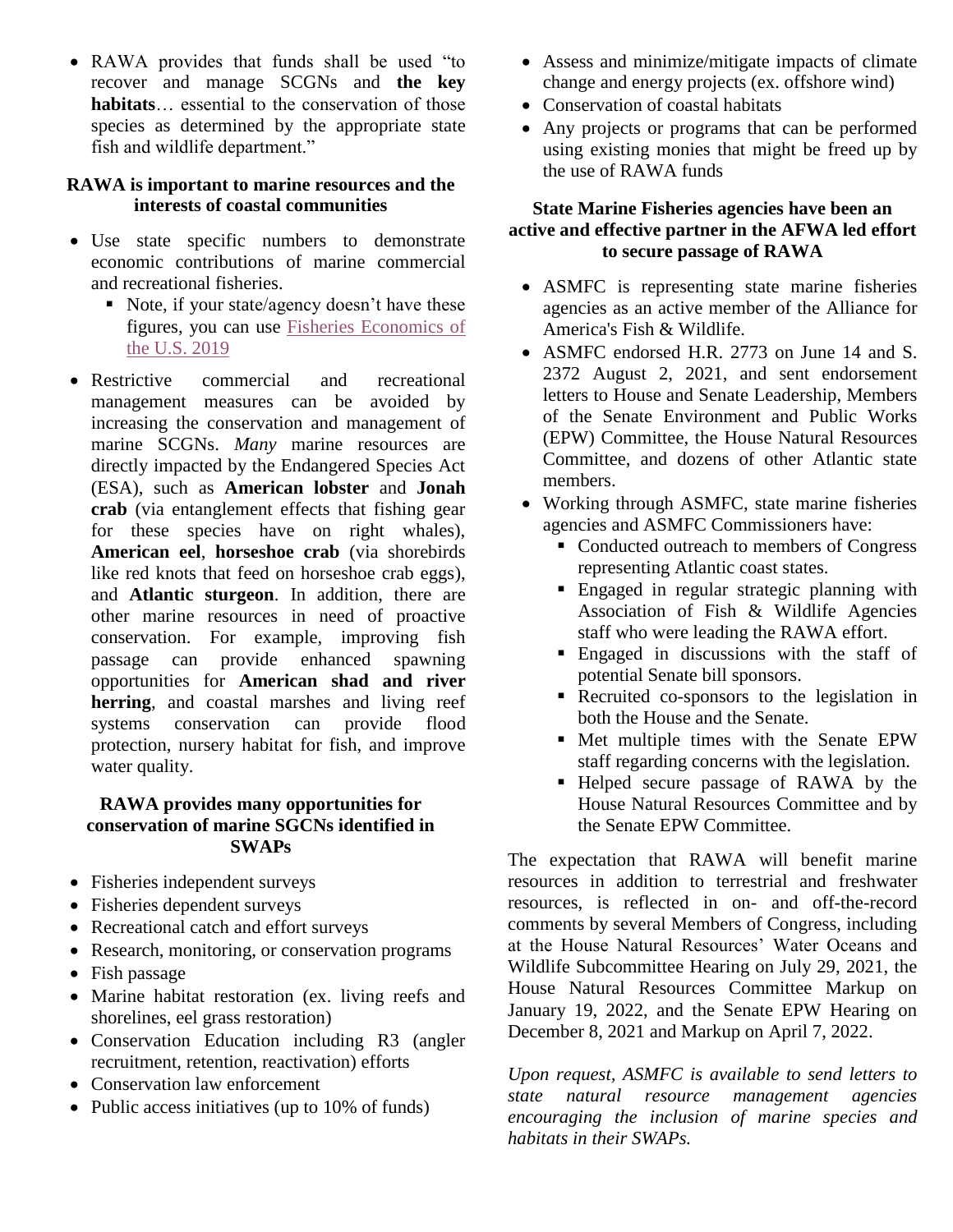### **MAFMC June 2022 Council Meeting**

*Meeting Agenda – June 7-9*

*Hybrid Meeting: Atlantis Banquets & Events, Hyatt Place Long Island/East End (431 East Main Street Riverhead, NY 11901, 631-208-0002) or via Webex webinar. Full agenda at [this link.](https://www.mafmc.org/council-events/2022/june-2022-council-meeting)*

#### **Tuesday, June 7th**

**9:00am – 9:30am -** Update on Northeast Regional Habitat Assessment products

**9:30am – 10:00am -** Aquaculture Update - Consider approval of MAFMC Aquaculture Policy

**10:00am – 10:30am -** New Jersey Ocean Acidification Monitoring Network (Tab 3) (Dr. Grace Saba, Rutgers University)

**10:30am – 11:30am -** 2023 Atlantic Surfclam and Ocean Quahog Specifications (Review)

**11:30am – 12:00pm** - Equity and Environmental Justice Strategy Presentation (Sharon Benjamin, NOAA Fisheries)

**12:00pm – 1:00pm** - Lunch

**1:00pm – 2:00pm** - Summer Flounder Management Strategy Evaluation Update (Dr. Gavin Fay, UMass Dartmouth, and Dr. Lou Carr-Harris, NEFSC)

#### **Council Meeting with the ASMFC ISFMP Policy Board**

**2:00pm – 5:00pm** Recreational Harvest Control Rule Framework / Addenda for Summer Flounder, Scup, Black Sea Bass, and Bluefish Final Action

**5:00pm** - Council and ASMFC ISFMP Policy Board Adjourn

#### **Wednesday, June 8th**

**9:00am – 10:30am -** Mackerel Rebuilding 2.0 Amendment (Including 2023-2025 Atlantic Mackerel Specifications) - Final Action

**10:30am – 11:00am -** 2023 Longfin Squid Specifications (Review)

**11:00am – 11:30am -** 2023–2025 Chub Mackerel Specifications

**11:30am – 12:00pm** - Unmanaged Commercial Landings Report

#### **12:00pm – 1:00pm** - Lunch

**1:00pm – 1:30pm -** NEFSC Shad and River Herring Update

**1:30pm – 2:30pm -** Atlantic Large Whale Take Reduction Plan Phase II

**2:30pm – 3:00pm -** Atlantic Sturgeon Bycatch Draft Action Plan

**3:00pm – 5:00pm** - Research Set-Aside Program Redevelopment

#### **Thursday, June 9th**

**9:00am – 1:00pm** - Business Session

- Committee Reports  $-$  SSC
- Executive Director's Report (Dr. Chris Moore)
- Organization Reports NMFS Greater Atlantic Regional Office, NMFS Northeast Fisheries Science Center, NOAA Office of General Counsel, NOAA Office of Law Enforcement, US Coast Guard
- Liaison Reports
- Other Business and General Public Comment

### **JCAA High Roller Raffle**

*By Paul Haertel*

JCAA now has its Hi Roller Raffle tickets on sale. We will be giving away prizes that have a total value exceeding \$2500. We will be selling them at the AC Boat Show, the Saltwater Fishing Expo and also by mail. This is one of our major fundraisers so please help us out if you can. Stop by our booth to buy a few or just say hello and talk fishing.

To purchase tickets by mail, make out a check to JCAA and mail it to: JCAA, 1594 Lakewood Rd., Unit 13, Toms River, NJ. 08755. We can fill out the ticket stubs for you and mail them to you or we can mail you books of tickets and you may fill them out and return them to us with your payment. Either way is fine and we appreciate your anticipated support. We also accept PayPal and credit cards. For more information call our office at 732-506-6565. Please leave a message if no one answers and we will get back to you.

#### **New Jersey Amin. Code § 13:47-8.7**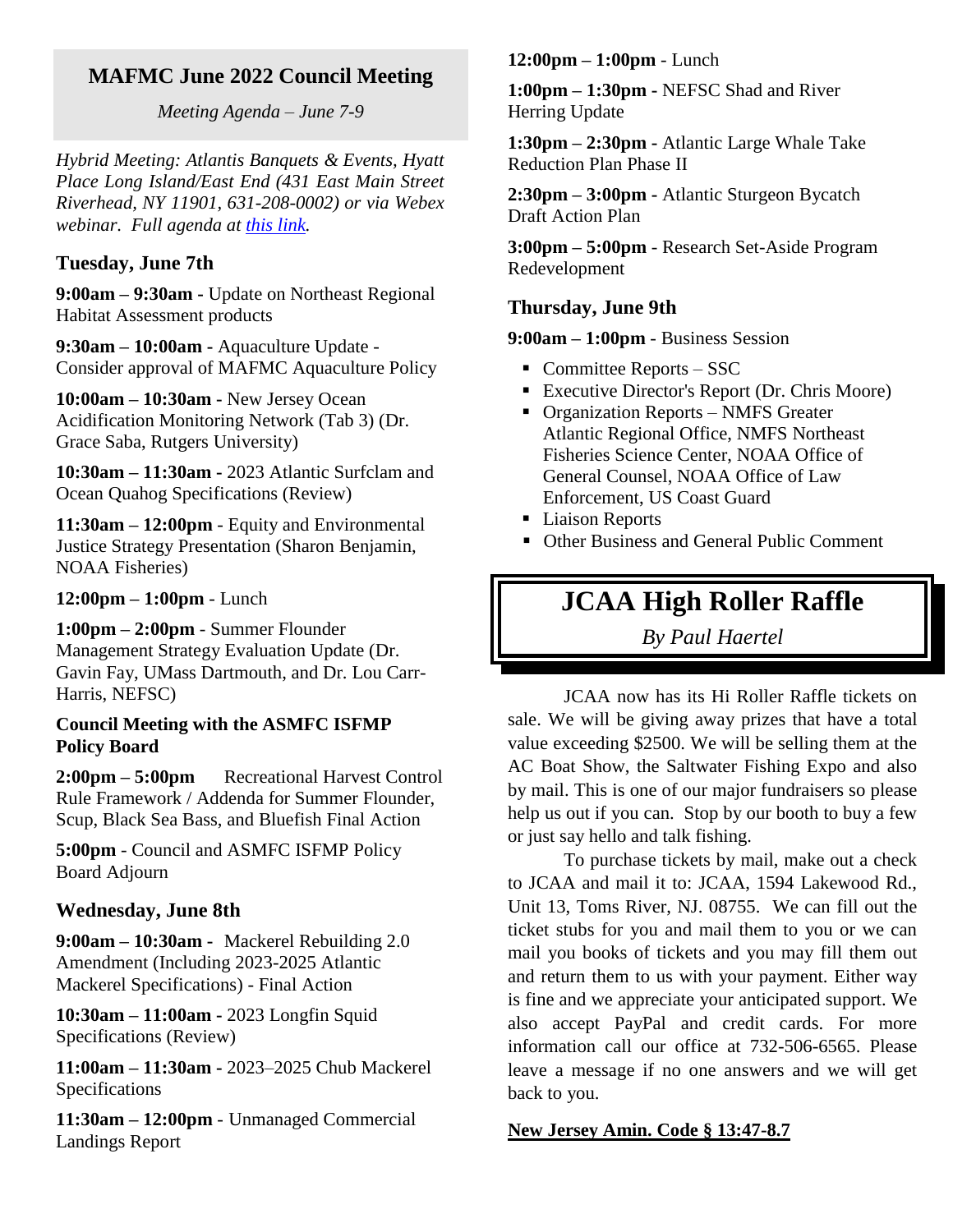#### Location:

#### **At the JCAA office located at: 1594 Lakewood Rd., Unit 13, Toms River, NJ 08755**

Drawing Date: **August 12, 2022 at 7:30 pm** NJLGCCCC Identification: **#475-4-32152** Municipal Raffle License: **#9265** Beneficiary: **Jersey Coast Anglers Association**

Price of Ticket**: \$2 each, 3 for \$5, or a book of 7 for \$10**

#### **List of Prizes** (*retail values*)

- *1.* Jersey Nutz Six Man Charter (6 hour, 6 man inshore weekday charter) – **\$1100***, Donated by Captains Robert and Cody Melton*
- *2.* \$500 gift Certificate from Fisherman's Headquarters – **\$500**, *Donated by Fisherman's Headquarters*
- *3. St. Croix Triumph 10' TSRS100M2 Spinning Rod/Penn Spinfisher V 650LL* Headquarters – *\$250, Donated by JCAA*
- *4. Shimano Tallus 7' TLC70M Conv. Rod/Montauk Cerebus CER210* Headquarters – *\$233, Donated by JCAA*
- *5. Collection of Custom Striper Plugs* Headquarters *\$200, Donated by Various Plug Builders*
- *6. Tica 9' UEHA4290025 Spinning Rod/ Tica Galant 4500 Reel* Headquarters – *\$155, Donated by Tica*
- *7. Tsunami 7' TSTSS702M Spinning Rod/Tsunami Shield TSSHD4000 Reel* Headquarters – *\$154, Donated by Bimini Bay Outfitters*

*Note: No substitution of the offered prize may be made and no cash will be given in lieu of the prize.*

### **JCAA Membership Report** *By John Toth*

Payment for JCAA Club Membership dues are still coming into our office. We have received dues and sponsorships from **Barrington Rod & Gun Club, Forked River Tuna Club, Surf Kings, Berkely Striper Club, Perth Amboy Boat Owners Association, Raritan Bay Anglers, Sandy Hook Bay Anglers, Point Pleasant Fishing Club, South Jersey** 

#### **Saltwater Anglers Club and the Village Harbor Fishing Club. Thank You!**

If I have missed your club's payment of dues, please let me know of this oversight on my part.

#### *Our next JCAA General Membership meeting will be held on May 31st.*

At the request of the **South Jersey Saltwater Anglers Club,** President Mark Taylor and I had the pleasure of meeting with them on May 16 at their club location in Mount Holly. Club member Robert Bowman extended the invitation for us to meet with them and we really enjoyed talking to them and explaining what the JCAA is all about. Because of the fear of COVID-19, we have relied on communications by ZOOM and it is a pleasure to meet club members in person! ZOOM has its good points like not having to drive to meetings (and save gas) but with in-person meetings we get to know each other better. One club member at this meeting told me – "so you really are the John Toth that I read about in the JCAA newsletters." I liked hearing that and the members of this club made Mark and I feel like we were long-time members of their club. **Thank You** for providing us with the opportunity to meet with your members!

Either I, or one of the JCAA's Board members, will be calling your club to update our files to receive information on who is your president, treasurer and your representative(s) to the JCAA General Membership meetings. Also, we would like to have updated emails for your club so that we can contact you on issues that involve our fisheries. The date and times of your meetings would also be helpful so that a JCAA representative can either visit your club through ZOOM or an in-person meeting. Our JCAA membership files are outdated and in my position as Membership Secretary, I am trying to bring them updated as they should be.

As an alternative to a call by me, you can make my membership work a lot easier by emailing me at [tothjohn@verizon.net,](mailto:tothjohn@verizon.net) with information that I am looking for – names and email addresses of your club's president, treasurer, names and email addresses of your club's representative (s) to our General Membership meetings (so I can send them the agendas of our meetings) and the location, date and time of your club meetings.

If you have any questions or need to contact me, I can be reached at (732) 656-0139 or at tothjohn@verizon.net.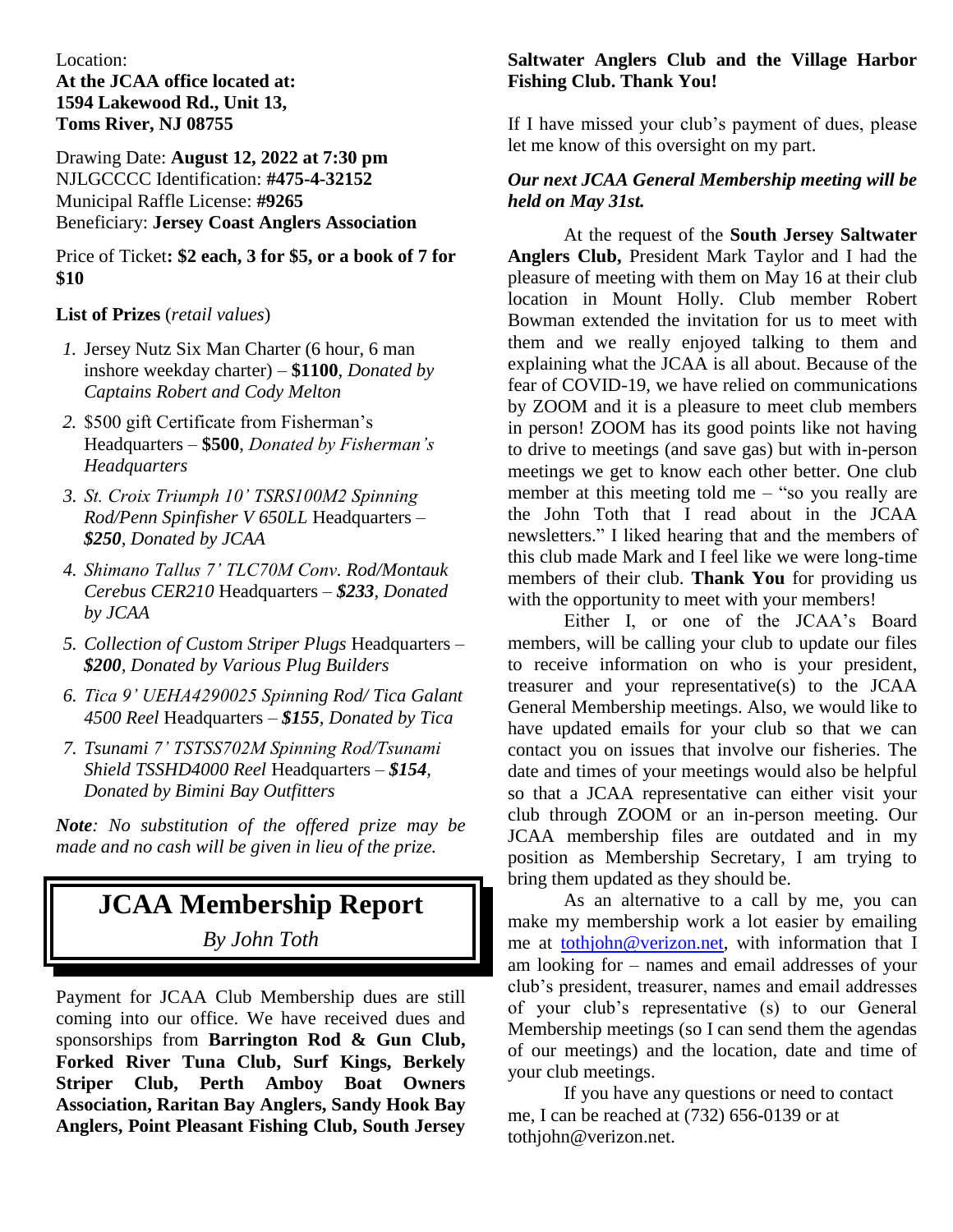# **Sportsperson of the Year Dinner**

Saturday, November 12, 2022

Save the date! We are trying something a little different this year. Our Sportsperson of the Year Dinner is going to be held on a **Saturday** evening rather than on Sunday. It will also begin at 5 PM, an hour later than in the past. While we all had a great time at Yesterday's Restaurant last year, this year our dinner will be held at the Captain's Inn in Forked River. I can assure you that those who order the prime rib will get a bigger and more delicious piece than last year. Cocktail hour with hand-passed Hors d'oeuvres will begin at 5 PM with sausage kabobs, teriyaki chicken sticks, mini- Maryland crab cakes, beef satay, three cheese artichoke hearts and bacon wrapped scallops. That will be followed by a sit-down dinner beginning with cheese tortellini w/vodka sauce and a salad. Then you will have your choice of 4 Entrees, prime rib, baked Norwegian salmon, herb roasted chicken, or a broiled seafood combo. All entrees will come with potatoes and vegetables. Finally, dessert will consist of Tartufo & mini pastries. Coffee, tea and soda are also included and there will be a cash bar.

It's not too early to think about submitting candidates for our Sportsperson of the Year and Youth Education Awards. Please submit nominations in writing consisting of approximately 250 words. Additionally, Paul Turi will be honored with a lifetime achievement award. Paul has served as our office manager and fluke tournament director for many years and he will be retiring at the end of this year. As always, we will have gift and silent auctions along with a 50/50. Tickets are not yet available but are expected to be \$90 per person or \$800 for a table of ten.

# **Youth Education Report**

*By Greg Kucharewski*

#### **SUCCESSFUL IBSP SURF FISHING TOURNAMENT**

Many thanks to our volunteers that came to assist veterans and high school teams at the 31st Annual Governor's Surf Fishing Tournament. Special thanks to IBSP Park Staff, Karen Byrne GSFT Committee Members, NJ DEP Fish & Wildlife, NJBBA, NJSFSC

& JCAA members, Ron Zastocki, Yamaha Marine University Gary Conk GSFT President, for fixing the beach wheelchairs and driving veterans to the beach, Ken Hollins GSFT Judges Official, Jim Vinciquerra, VVA 12 and Tim Burden, Jersey Shore Surfcasters. We also thank Brian Bergen, NJ State Assemblyman and Iraq war veteran for visiting our Vets on the beach to speak about fishing. Brian has also introduced [Bill](https://pub.njleg.state.nj.us/Bills/2022/A1000/888_I1.PDF)  [A888](https://pub.njleg.state.nj.us/Bills/2022/A1000/888_I1.PDF) to support property taxes relief for veterans receiving VA service-connected permanent disability benefits below 100 percent. Example: If a veteran had a 30% rating, they would get 30% off of their taxes and would effectively pay 70%. If they had a 70% rating, then they would get a 70% discount and would pay 30% of their property taxes.



#### **6 th ANNUAL VETERANS AND KID'S WISH'N TO GO FISH'N**

The Play HOOK-e 6<sup>th</sup> Annual Veterans, Disabled Children and Active-Duty Military Fishing Day will be held on August 27. The goal of the veteran, activeduty military and disabled children fishing day is to feel the health benefits of getting in touch with nature while making good memories with friends and family while fishing.